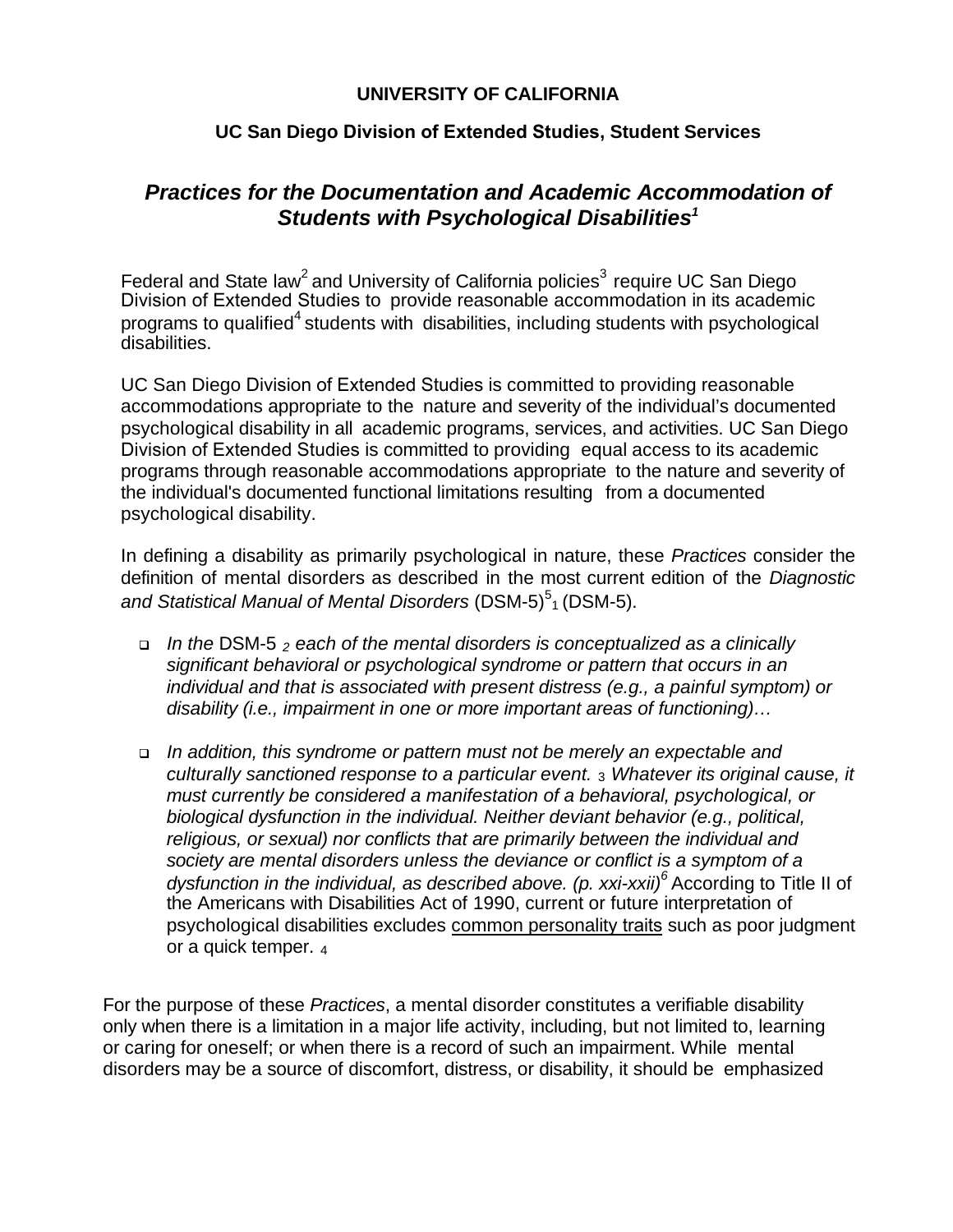#### *UC Practices: Assessment & Accommodation of Students with Psychological Disabilities*

that a student who has a mental disorder may not necessarily require accommodation. Eligibility for such services is made by the campus Disability Services professional staff, consistent with State and Federal law and University policy.

## **DOCUMENTATION REQUIREMENTS**

Professionals conducting assessments and rendering diagnoses of mental disorders must be qualified to do so. Comprehensive training in the differential diagnosis of mental disorders and direct experience in diagnosis and treatment of adults is necessary. Qualified diagnosing professionals would include, but are not limited to: licensed psychologists, psychiatrists, and neurologists, or other professionals with training and expertise in the diagnosis of mental disorders. Such documentation should be on letterhead and contain the professional's signature and license number. Documentation must be current and generally be dated within the past 6 months.<sub>5</sub>

The documentation should provide responses to the following questions:

- 1. Does the student have a diagnosable mental disorder? If so, what is the specific  $_1$ (DSM-5) diagnosis? Please provide all pertinent diagnostic information including subtypes and/or specifiers for diagnostic domains & subgroups as well as psychosocial stressors and environmental stressors.  $8b$
- 2. What were the assessment or evaluation procedures used to make the diagnosis?
- 3. Is there historical data that is pertinent to the disability?
- 4. What are the major symptoms of the disorder currently manifested by the student, including level of severity?
- 5. If medications are currently prescribed, are there any substantial side effects for this individual?
- 6. What are the current functional limitations imposed by this disorder?
- 7. What is the current prognosis?
- 8. When did you last see this individual?

## **ACCOMMODATIONS AND SERVICES**

Each student with a psychological disability should be provided with accommodations and services that are appropriate to the student's disability-related academic needs. It is the responsibility of UC San Diego Division of Extended Studies Student Services to determine whether the student is eligible for services and, if so, provide appropriate accommodations and services based on the documentation provided and in consultation with the student and other professionals, as appropriate.8